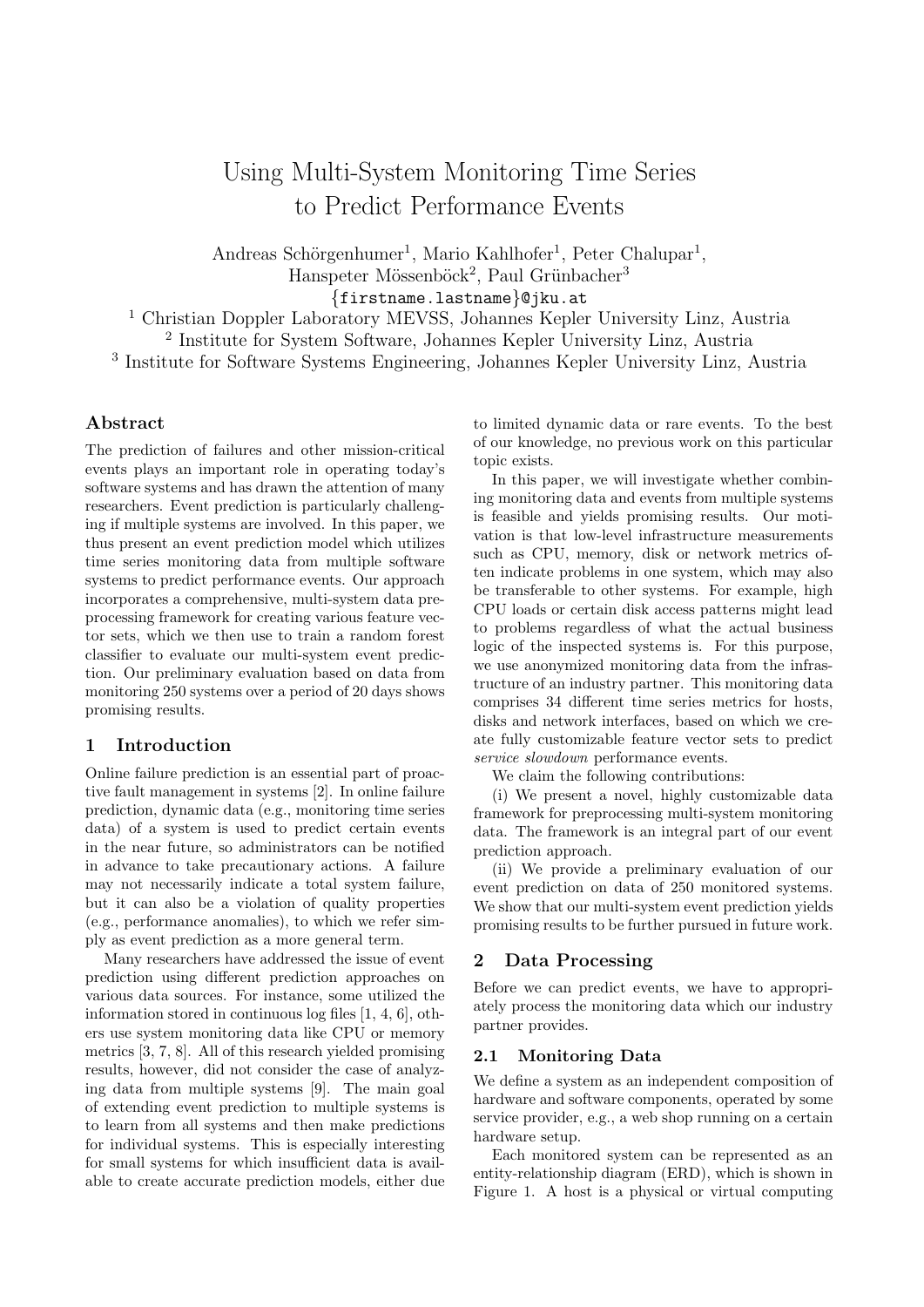<span id="page-1-1"></span>

| <b>Hosts</b>                 | <b>Disks</b>                      | <b>Network Interfaces</b>  |
|------------------------------|-----------------------------------|----------------------------|
| H-01: CPU idle $\%$          | D-01: Disk available              | N-01: Bytes received       |
| H-02: CPU system $\%$        | $D-02$ : Disk used                | N-02: Bytes sent           |
| H-03: CPU load $\%$          | D-03: Disk read bytes             | N-03: Received packets     |
| H-04: Memory available $\%$  | D-04: Disk write bytes            | N-04: Received dropped     |
| H-05: Memory available       | D-05: Disk read operations        | N-05: Sent packets         |
| H-06: Page Faults per second | D-06: Disk write operations       | N-06: Sent dropped         |
| H-07: CPU user $\%$          | D-07: Disk queue length           | N-07: Received errors      |
| H-08: CPU IO wait $\%$       | D-08: Disk util time              | N-08: Sent errors          |
| H-09: Memory used            | D-09: Disk read time              | N-09: Received utilization |
| H-10: SWAP available         | D-10: Disk write time             | N-10: Sent utilization     |
| H-11: SWAP used              | D-11: Disk inodes total           |                            |
|                              | D-12: Disk incodes available $\%$ |                            |
|                              | D-13: Disk free space $\%$        |                            |

Table 1: Infrastructure metrics for entity types. Corresponding units are %, bytes, milliseconds and counts.

<span id="page-1-0"></span>

Figure 1: ERD of a monitored system.

unit to which zero or more disks and network interfaces can be connected. Time series metrics are collected for these three entities. Services represent the business logic that is carried out on one or more hosts, which, in turn, can host multiple services. The performance events which we want to predict occur at these services and are called service slowdowns. A service slowdown is created by the monitoring infrastructure of our industry partner if the average response time of a service exceeds a threshold compared to its baseline.

Table [1](#page-1-1) lists the 34 different metrics which are collected at host level (H), disk level (D) and network interface level (N). All these measurements are time series recorded in 1-minute resolution.

#### 2.2 Preprocessing Framework

We designed and implemented a comprehensive framework for preprocessing the time series data from multiple systems for later use with machine learning algorithms. Many parts and processing steps of the framework can be arbitrarily configured, which facilitates creating various labeled feature vector sets for evaluation (positive samples: event, negative samples: non-event).

We list some of the essential configuration options:

Metrics. We can define which metrics the feature vectors should consist of (cf. Table [1\)](#page-1-1). This forms the basis for all following configuration settings. Example: {H-03, D-02}.

Observation windows. For each metric, we can cre-

ate arbitrary observation windows (OW) that specify how many data points  $(=$  how many minutes) of the metric should be used, given a defined starting timestamp (e.g., the time of an event). Example: {H-03:  $30$ , start=x. This means that we want a 30-minute OW for metric H-03, ranging from  $x - 30$  to x.

Aggregation functions. Our framework provides various common statistical functions (min, max, mean, median, etc.) which can be used to aggregate OWs if the user does not want to keep the raw time series values. Multiple aggregation functions can again be specified for each OW of a metric. Example: {H-03:  $30 \rightarrow$  [min, max]. This means that the 30 minutes of data are aggregated into two values: minimum and maximum.

Combination functions. The available aggregation functions can also be used to combine data of multiple, similar entities. For example, a host might have two disks. If we selected a disk metric, we would get datasets for the first disk and additionally for the second disk. Since feature vectors must be identical in length, we have to combine the two datasets, e.g., via averaging.

The final output of our framework is a ready-to-use CSV-file containing the labeled feature vectors.

## 3 Evaluation

We evaluated our approach by training a random forest classifier on the binary target of a service slowdown event based on the monitoring data of 250 systems for a total of 20 days. Slowdown events were observed in all the systems. For training the random forest, we used the first 14-days of data and then evaluated the resulting models on the test set of the following 6 days of contiguous, unseen time series. For each of the 34 time series, data points prior to an event were aggregated per OW by four different functions: arithmetic mean, standard deviation, min and max, yielding a total of  $34 \cdot 4 = 136$  feature vector entries